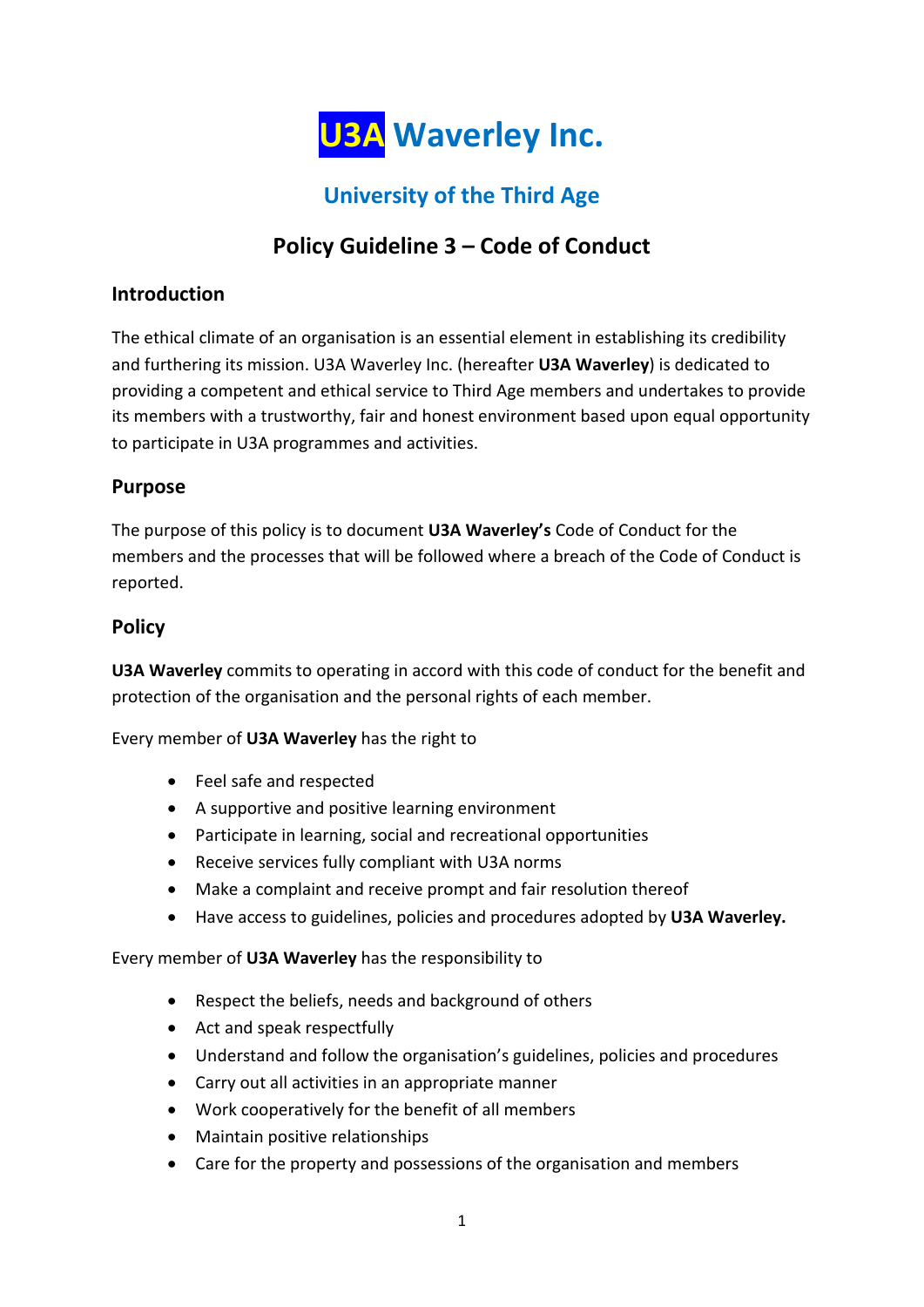- Help create an inclusive environment
- Report actual or potentially unsafe situations or conduct
- Wear a name badge to assist in the governance of the organisation.

The principles set out in this Code of Conduct are intended to apply to any U3A-related context including classes, activities, meetings and conferences.

The principles set out in this code of conduct apply equally to all members and volunteers/tutors.

A breach of this code will result in disciplinary action.

#### **Procedures**

Where a person believes they have been subject to treatment or conduct that is in breach of this Code of Conduct they may lodge a complaint in writing with **U3A Waverley Secretary.**  The Secretary will inform the President immediately.

Any complaint of a breach of this Code of Conduct will be handled in accord with **U3A Waverley's** Grievance Policy**.** 

Any queries about this Code of Conduct should be referred to **U3A Waverley Secretary.** 

#### **Responsibilities**

**U3A Waverley** Committee of Management is responsible for

- Developing, adopting, implementing and reviewing this policy
- Investigating and resolving any complaint made about a breach of this Code of **Conduct**

**U3A Waverley's** Secretary is responsible for

- Receiving and responding to enquiries about this Code of Conduct
- Receiving complaints about an alleged breach of this Code of Conduct and for bringing the matter promptly before the Committee of Management. The Committee of Management is responsible for ensuring the complaint is handled as required by this Code of Conduct and the Grievance Policy.

#### **Authorisation**

This policy was adopted by the Committee of Management of **U3A Waverley** per the minutes of meeting held  $10<sup>th</sup>$  December 2015.

#### **Related Policies**

**U3A Waverley** Sexual Harassment Policy